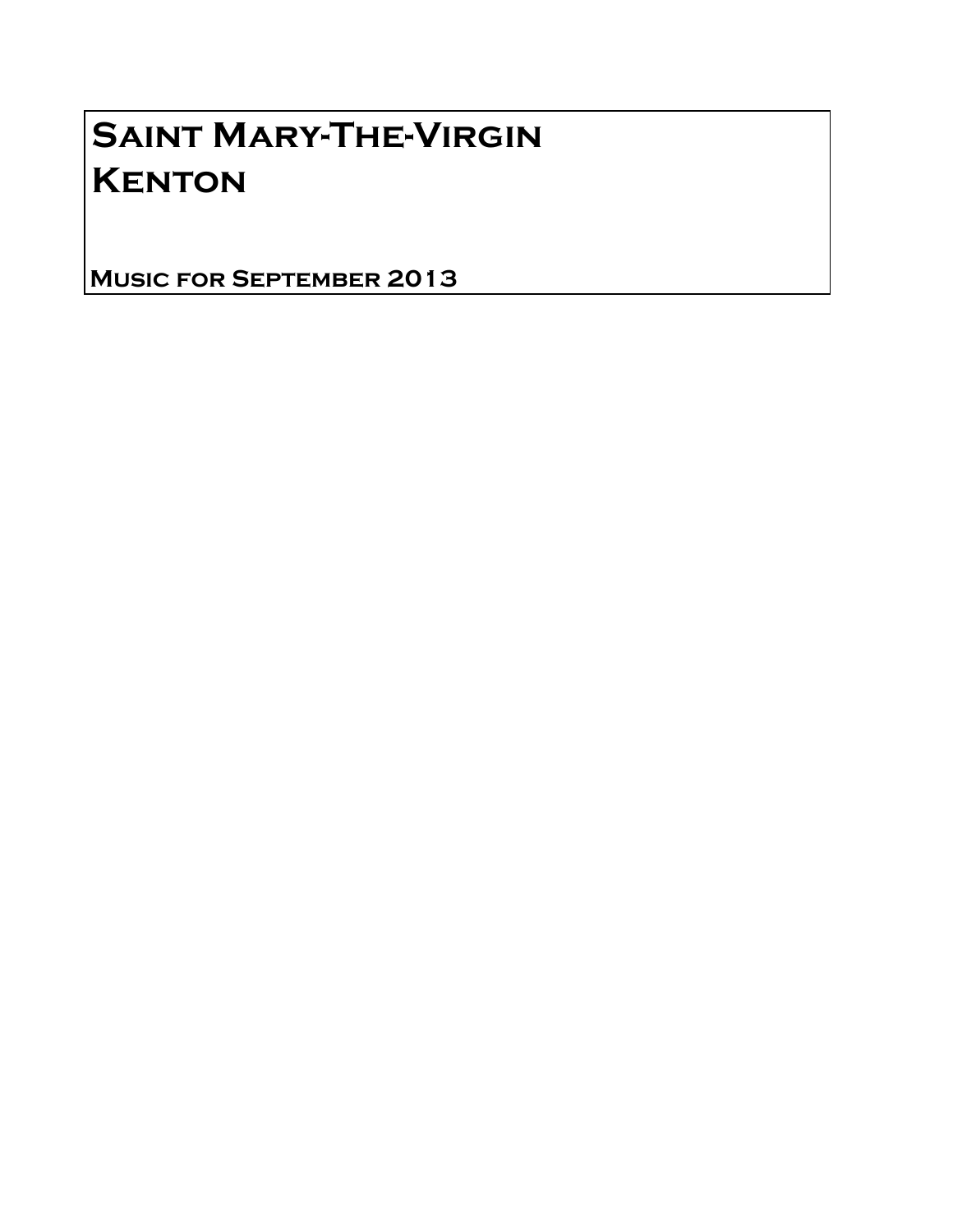## **1st September Ordinary Time XXII**

| Introit<br><b>Responsorial Psalm</b> | CH490        | Morning has broken<br>Page 201 - second setting |
|--------------------------------------|--------------|-------------------------------------------------|
| Gradual                              | <b>CH88</b>  | Blest are the pure in heart                     |
| Offertory                            | CH125        | Come down, O Love divine                        |
| Communion                            | <b>CH187</b> | The Servant King                                |
| Recessional                          | <b>CH388</b> | Shine Jesus                                     |
|                                      | Setting      | K, G, C - Merbecke<br>S, B, A - Martin Shaw     |
|                                      | At communion | Hymn to love                                    |

## **8th September Ordinary Time XXIII**

| Introit                   | 353          | Dear Lord and Father of mankind   |
|---------------------------|--------------|-----------------------------------|
| <b>Responsorial Psalm</b> |              | Page 202 - second setting         |
| Gradual                   | <b>SHEET</b> | Take my life                      |
| Offertory                 | 400 (t311)   | Light of the minds that know him  |
| Communion                 | 307          | <b>Sweet Sacrament</b>            |
| Recessional               | 427          | O praise ye the Lord              |
|                           | Setting      | Missa Simplex with Lourdes Gloria |
|                           | At communion | Come my way                       |